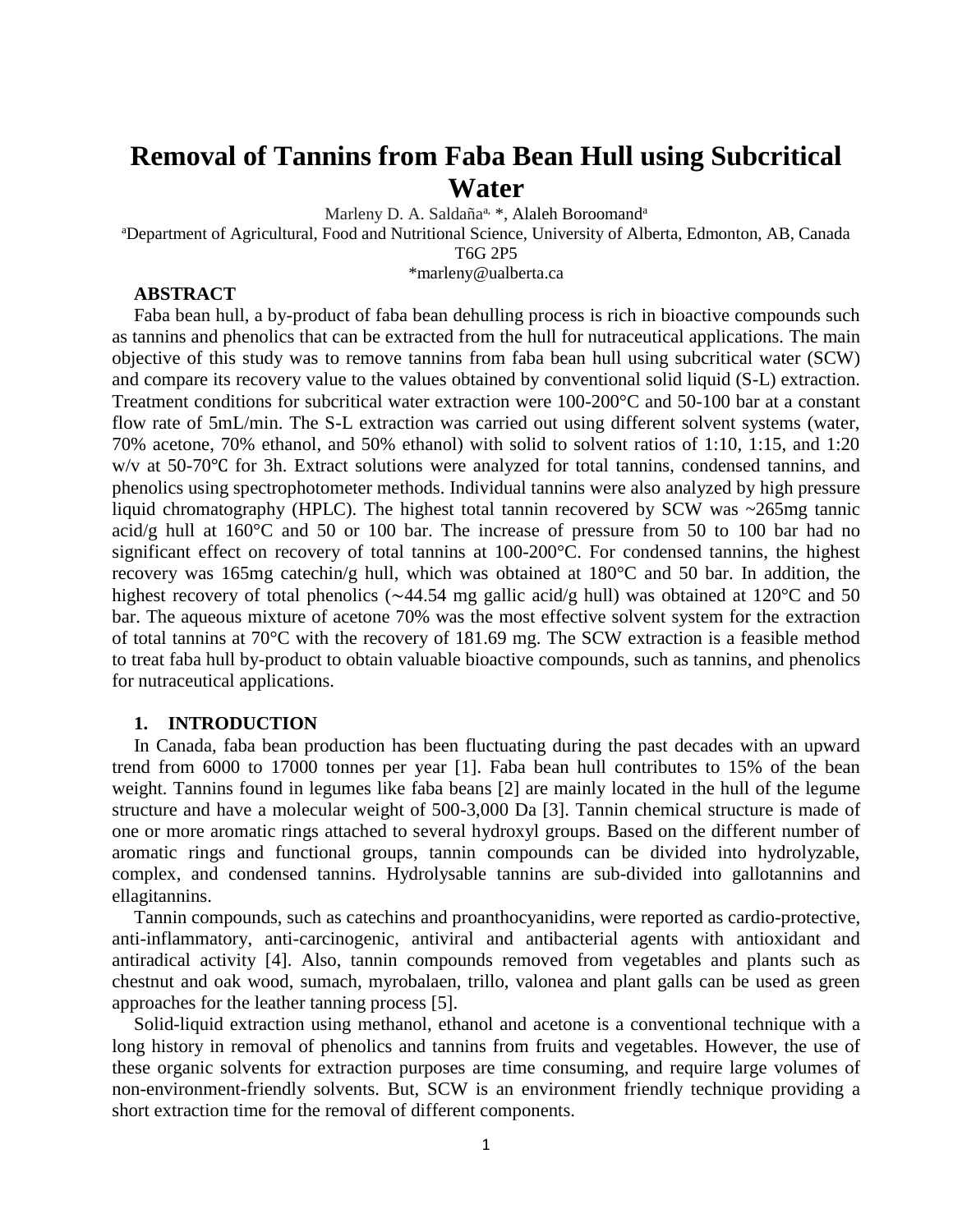In SCW, the diffusivity, permittivity, viscosity, density, solubility parameter, and surface tension of water are flexible to generate solvency of a variety of compounds. Moreover, hydrogen bonding system between water molecules weakens with increasing temperature, and the dielectric constant can be changed dramatically to the values close to the organic solvents, which are suitable for the removal of non-polar components [6]. Above 100℃ and 5 bar, a decrease in the dielectric constant of water increases its ionic products, which favors hydrolysis reactions where water acts as both the reaction medium and the reactant. In addition, the pressurized water at the subcritical state has shown better mass transfer rate, shorter extraction times and higher extraction yields than the conventional solvent extraction [7-9]. The SCW has been used for extraction of phenolics and carbohydrates of legume's by-products [10-11]. But, there are no studies on the extraction of tannins from legume's by-products using SCW. Therefore, the aim of this study was to evaluate the effect of using SCW on the extraction of phytochemicals such as tannins, and phenolics from faba bean hull and compare to the solid-liquid conventional extraction technique.

#### **2. MATERIALS AND METHODS**

#### **2.1. Materials**

Faba bean Tina variety was kindly provided by Alberta Pulse Growers Commission (Edmonton, AB, Canada). Faba bean hulls were obtained using a dehuller (Buhler MLU 202 Flour mill, Markham, ON, Canada). The hulls were then milled using a Retsch mill (ZM 200, Burlington, ON, Canada) and sieved to obtain particle size of 0.5mm. The ground samples were vacuum packed in moisture and oxygen barrier plastic containers and stored at 4°C until further use.

Chemical reagents, such as sulphuric acid (97%, ACS reagent), acetone (99.9%, HPLC grade), Folin-Ciocalteau's phenol reagent (2N), gallic acid (99.9% purity), D-(+)-glucose (99% purity), tannic acid (98% purity), vanillin (99% purity), and (+)-catechin hydrate (minimum 98%) were purchased from Sigma-Aldrich (Oakville, ON, Canada).

#### **2.2. Methods**

**2.2.1. Subcritical water extraction (SWE):** A semi-continuous flow type subcritical water system described earlier [12] was used for the subcritical water extraction. The experiments using a sample with particle size of 0.5 mm were performed at temperatures of 100, 120, 140, 160, 180 and 200°C, and pressures of 50 and 100 bar. The extracts were collected every 5 min for a 40 min total extraction time and stored at -18°C for further analysis.

**2.2.2. Conventional solid-liquid extraction:** Hull samples (2g) were extracted using water, 70% v/v aqueous acetone, 70% v/v aqueous ethanol and 50% v/v aqueous ethanol at two different temperatures of 50°C and 70°C for 3h. The solid to liquid ratio investigated were 2:20 w/v, 2:30 w/v and 2:40 w/v.

## **2**.**2.3. Characterization of liquid extracts**

## **Determination of tannins**

Liquid extracts obtained after subcritical water extraction were analyzed for total tannins using the method reported by Kyamuhangire et al. [13]. Briefly, 250µL of 10% v/v Folin-Denis reagent and  $500\mu$ L of saturated Na<sub>2</sub>CO<sub>3</sub> 7.5% w/v solution was added to 3.5mL of the liquid extract, incubated for 30 min and the absorbance was read at 700nm.

For condensed tannins, the vanillin method [14] was used with some modifications. The subcritical water extract (1mL) was mixed with 5mL of vanillin reagent, containing 0.5% w/v vanillin and 8% v/v concentrated HCl in acetic acid. Then, the mixture was vortexed, read at 500nm, and incubated for 20 min in the dark at 30℃. The content of condensed tannin was expressed as catechin equivalent per gram of faba bean hull.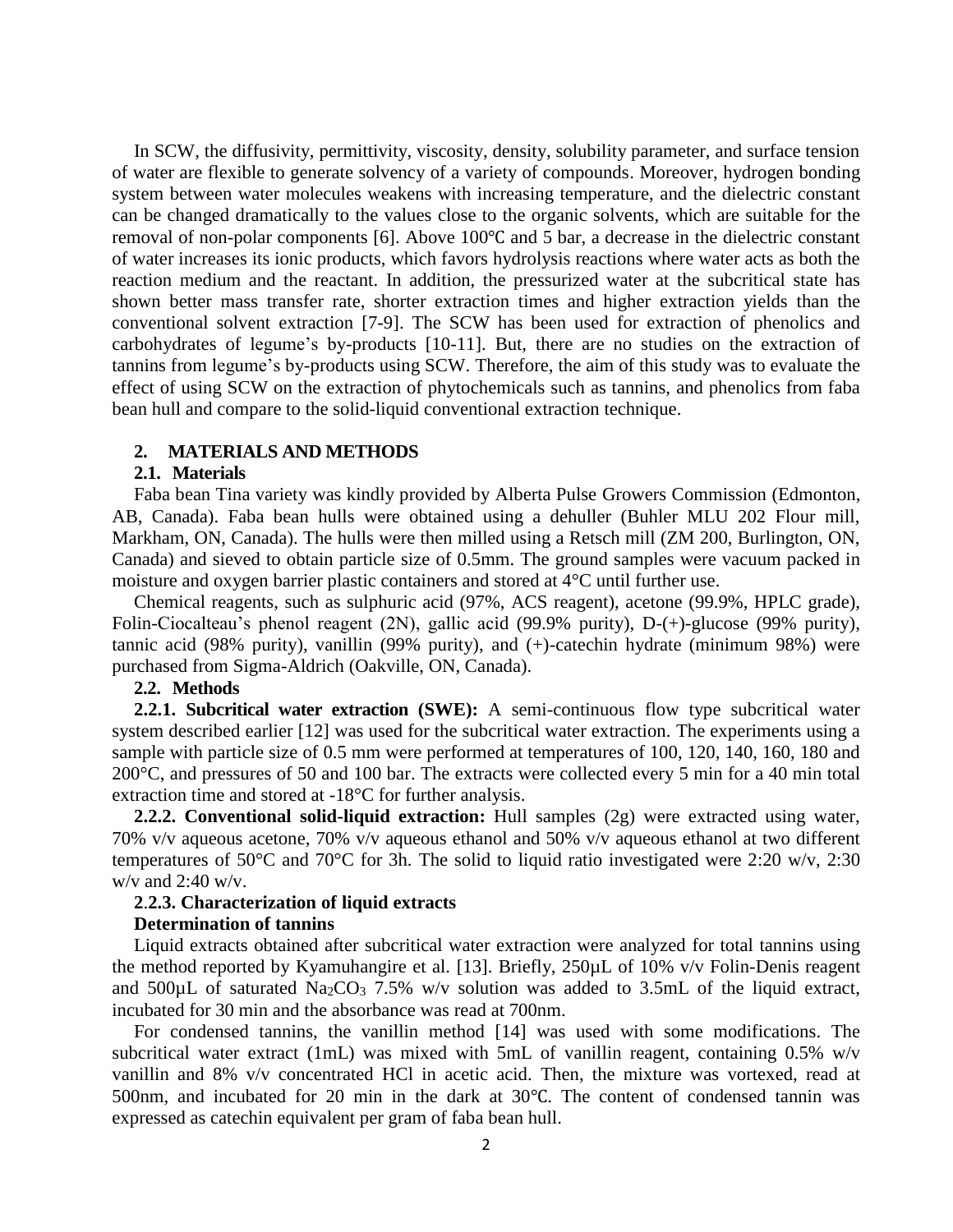#### **Determination of individual tannins**

Individual tannins were quantified using a Shimadzu 20 HPLC (Shimadzu, Kyoto, Japan). The flow rate of the mobile phase was  $1mL/min$  and the injection volume was  $20\mu L$ . The solvent A had 0.5% formic acid and the solvent B had 0.5% formic acid in methanol. The solvent gradient started at 8%B and increased to 27%B over 25min, then there was an increase to 30% over 7min, following an increase to 100%B over 4min and hold for 5min. After that, there was a decrease to 8%B over 1min and hold for 5min. The data were obtained at 268nm.

#### **Determination of total phenolics**

Total phenolic content of faba bean hull extract was determined by a colorimetric method using the Folin-Ciocalteau reagent as described by Sarkar et al. [6]. Briefly,  $40\mu$ L of sample was dispersed in 3160 $\mu$ L of Milli-Q water and then 200 $\mu$ L of Folin-Ciocalteau reagent was added. The solution was vortexed and let to react for 6 min. Saturated calcium carbonate solution ( $600\mu$ L) was then added and vortexed. The samples were incubated in darkness for 2h. The absorbance of samples was measured at 765nm in a spectrophotometer (6320D, Jenway, Bibby Scientific Ltd, Dunmow, Essex, UK). Standard solutions of gallic acid were used for quantification. All measurements were done in triplicates.

#### **Data analysis**

All the analyses were performed in triplicate and the resulted data were presented as mean±standard deviation. Two-way analysis of variance (ANOVA) and the significant difference of the data at p<0.05 were carried out using a statistical package (Minitab).

## **3. RESULTS & DISCUSSIONS**

The proximate composition of faba bean hull is reported for the first time. Total carbohydrates (81-89%) was the major component of faba bean hull. There was no significant difference between the low tannin and high tannin varieties except slight differences in protein and carbohydrate contents of both varieties. Phenolic profile of faba bean seed and seed coat have shown different tannins and phenolics. For example, Alfred var. hull has catechin derivatives, while Blandine var. hull hadphenolic acids, flavones, flavonols and dihydroflavonols [15]. The content of tannins and phenolics in faba bean rely on the variety and growth condition of the faba bean cultivar. The total content of phenolic compounds reported for Blandine var. hull was 0.61 mg/g, while for Alfred var. hull was 12.07 mg/g [15].

As shown in Fig 1, the best condition for total tannin removal was achieved at 160°C and 50 bar. The increase of pressure from 50 to 100 bar had no significant effect on removal of total tannins at 100-200°C. Temperature was a crucial factor for the removal of total tannins from faba bean hull. Increasing temperature from 120 to 160°C at 50 bar resulted in an increase of tannin removal from 112±0.3 to 266.49±0.9 mg tannic acid in faba bean hull (increase of 2.4 times). The amount of total tannin obtained in faba bean hull at 160°C and 50/100 bar was higher than the faba bean seed (0.75- 2%) and faba bean cotyledon (0.74-0.91%) [16]. It was also higher than other legumes such as cowpea (0.17-0.59%) and chickpea (0.08-0.27%) [16]. Also, total tannin content of faba bean hull in this study was higher than that of canola hull (5.8%) [17].

For condensed tannins, maximum extraction was obtained at 180°C and 50 bar (165 mg catechin/g hull) whereas an increase of pressure from 50 to 100 bar had a negative effect on the extraction of condensed tannins. Jin et al. [18] reported condensed tannins, such as flavan-3-ols: gallocatechin, epigallocatechin, catechin, and epicatechin in raw lentil and faba bean whole seeds. Although individual concentrations of these condensed tannins were not reported, the total condensed tannin content of faba bean seed was reported as 65.4% DW. This amount is higher than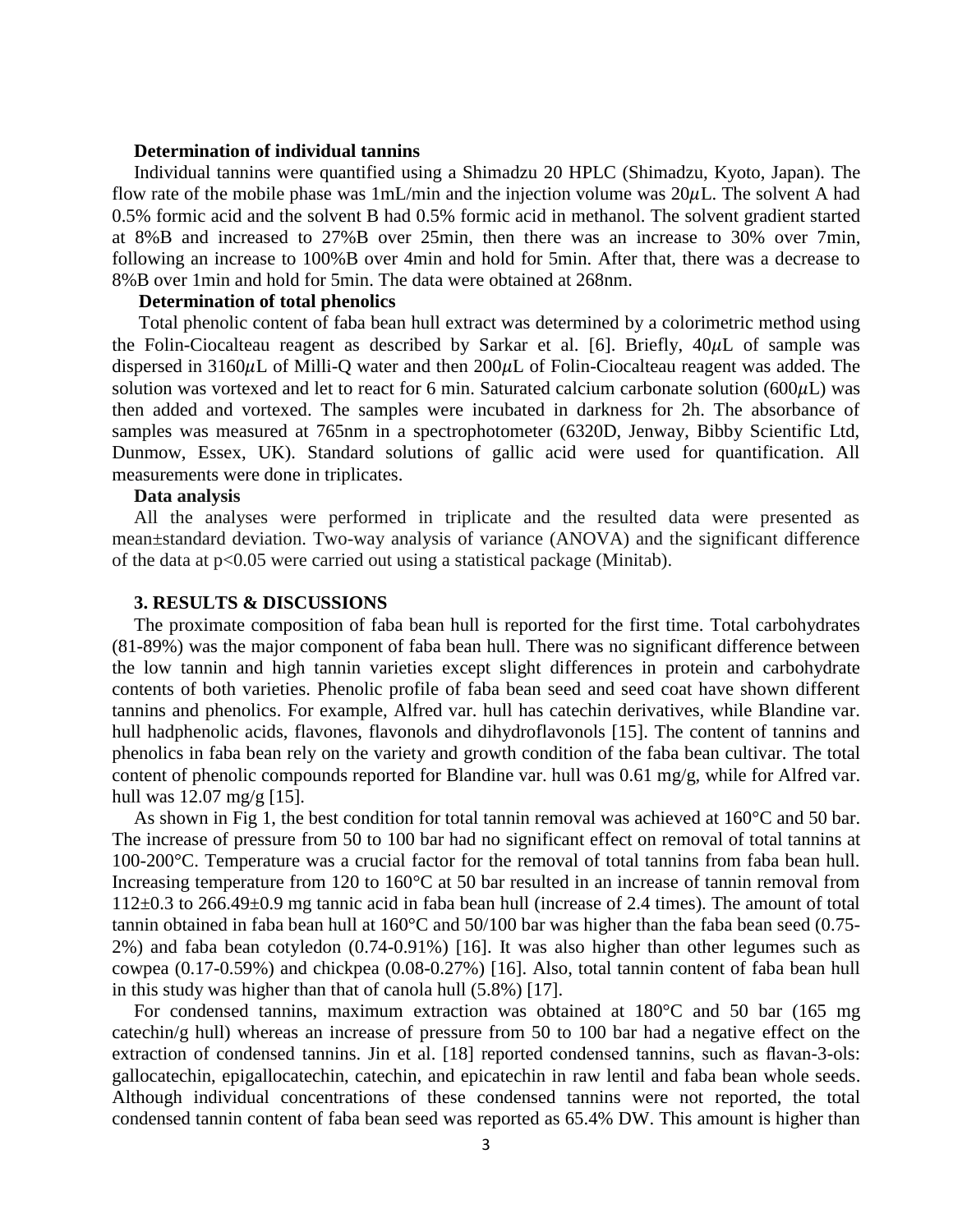other sources of condensed tannins such as blueberries (0.33% DW), cranberries (0.42% DW), small red beans  $(0.45\% \text{ DW})$ , sorghum  $(0.44\% \text{ DW})$  and hazelnuts  $(0.50\% \text{ DW})$  [19].



**Fig. 1.** Subcritical water extraction of: a) total tannins, and b) condensed tannins from faba bean hull at a flow rate of 5mL/min for 40 min.

An increase in temperature from 140-180°C at 50 bar breakdown attached condensed tannins, increasing the release of catechins in the liquid extract (Fig.1b). Also, epicatechin gallate (ECG) epimerization could occur at 120°C for 30 min at pH range of 5-6 while it decreased from 60-90 min at 130°C at pH=7 [20]. Therefore, change in parameters such as temperature 100-200°C, pressure and pH (3-5) could be the reason of increase and decrease behavior in concentration of condensed tannins within 40 min. HPLC analysis of faba bean hull showed the presence of six catechins: (-)-catechin, (-)-epicatechin, (-)-epigallocatechin, (-)-gallocatechin gallate, (-) epicatechin gallate, and (-)-epicatechin gallate. Among those, (-)-epicatechin, (-)-epigallocatechin, and (-)-epicatechin gallate were obtained at temperatures of 100-200℃ and 50 bar (Table 1). Previous studies reported no catechins in 'snowbird' faba seed cultivar. However, catechin, gallocatechin, epigallocatechin, and epicatechin were detected in 'CDC fatima' cultivar. Also, faba bean whole seed had the highest catechins (0.65 g/g DW) compared to pea whole seeds (0.29-0.37  $g/g$  DW) and lentil whole seeds (0.26-0.37  $g/g$  DW). In this study, traces of catechin, gallocatechin gallate, and catechin gallate were detected by HPLC [18].

| <b>Table 1.</b> Catechins (mg/g) in Iaba bean null extracts at 50 par. |        |       |        |        |       |            |
|------------------------------------------------------------------------|--------|-------|--------|--------|-------|------------|
| Catechin/Temperature $(^{\circ}C)$                                     | 100    | 120   | 140    | 160    | 180   | <b>200</b> |
| (-)-Epicatechin                                                        | 18.26  | 55.87 | 37.23  | 55.81  | 58.97 | 61.72      |
| (-)-Epigallocatechin                                                   | 10.38  | 14.42 | 17.91  | 11.89  | 15.8  | 17.76      |
| (-)-Epicatechin gallate                                                | 81.27  | 66.91 | 80.49  | 67.09  | 66.73 | 53.45      |
| Total catechins                                                        | 109.91 | 137.2 | 135.63 | 134.79 | 141.5 | 132.93     |

**Table 1.** Catechins (mg/g) in faba bean hull extracts at 50 bar.

As the temperature increases from 100 to 120°C, the yield of phenolic compound increases. But, from 140-200°C, the total content of phenolics decreases. At 120°C and 50 or 100 bar, the highest removal of phenolic compound (~44.5mg gallic acid/g hull) was obtained. There was no significant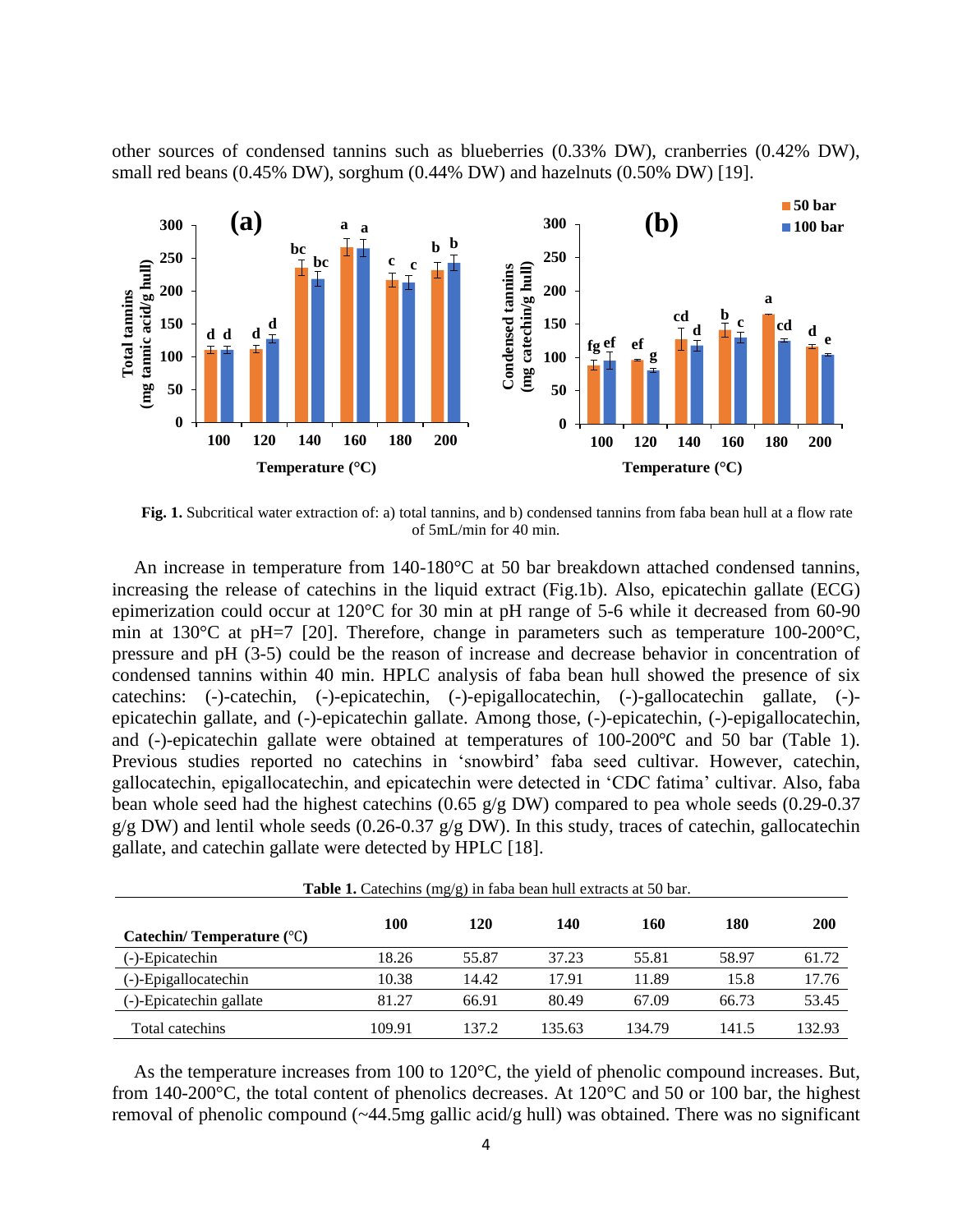difference for phenolic extraction at both pressures, owing to stability of the free gallic acid in SCW extracts pH=4.3-4.8 at low temperatures. Also, gallic acid decomposition into pyrogallol could occur rapidly at 100-150℃ with initial pH of 7 due to its activation energy of 22.9 or 27.8kcal/mol [21]. But, complex phenolics require more heat to initiate hydrolysis or react with other reacting components in the solvent media.

Other studies showed trends of fluctuation for solvation of selected phenolic acids in pressurized water as increased, stable (gallic acid) or decreased (3-4-hydroxyphenyl propionic acid and 4 hydroxybenzoic acid) with an increase of temperature [9]. Moreover, a decrease in gallic acid detection could be related to the degradation of gallic acid into pyrogallol and resorcinol [22]. Also, at industry scale, decarboxylation of gallic acid under acid/base hydrolysis of tannic acid produce pyrogallol. Maximum hydrolysis of tannic acid into gallic acid occurred at 150°C and 48 bar [23].



**Fig 3.** Subcritical water extraction of total phenolics from faba bean hull at a flow rate of 5mL/min for 40min.

### *Solid-liquid extraction*

Fig. 4 shows the solid-liquid extraction of faba bean hull using different solvent mixtures (water, 70% acetone, 70% ethanol, and 50% ethanol), temperatures (50℃ and 70℃) and solids to solvent ratios (2:20w/v, 2:30w/v, and 2:40w/v). The best total tannin extraction was obtained at 70℃ using 70% aqueous acetone with solid to solvent ratio of 2:40 w/v. As shown, acetone is the preferred solvent due to its less reactivity with hydrolysable tannins than water or ethanol [24]. Also, 75% acetone/water system (39.10±0.87 mg gallic acid/g sample) was a better solvent mixture than 75% ethanol/water (30.60±1.36 mg gallic acid/g sample) and 50% ethanol/water (30.30±0.54 mg gallic acid/g sample) [25].

As separation of compounds rely on the polarity of the solvent, a single solvent like water in this study can be selective for specific components. Acetone-water mixtures were more effective than ethanol-water mixtures using a 1:10w/v solid to liquid ratio at room temperature for the extraction of condensed tannins from grape skin due to the proportional solubility of different tannin polymer subunits in ethanol/water mixtures [26]. Likewise, in extraction of total phenolics from barley with acetone (80%), ethanol (80%), methanol (80%) or water, the acetone extracted the highest content of phenolic compounds. Also, 80% acetone extracted the highest amount of total phenolics  $(26.60\pm1.03$ mg gallic acid/g extract) from black soybeans, while in 80% methanol (15.94 $\pm$ 0.86 mg) gallic acid/g extract) and 80% ethanol  $(17.75\pm0.39$ mg gallic acid/g extract), the contents of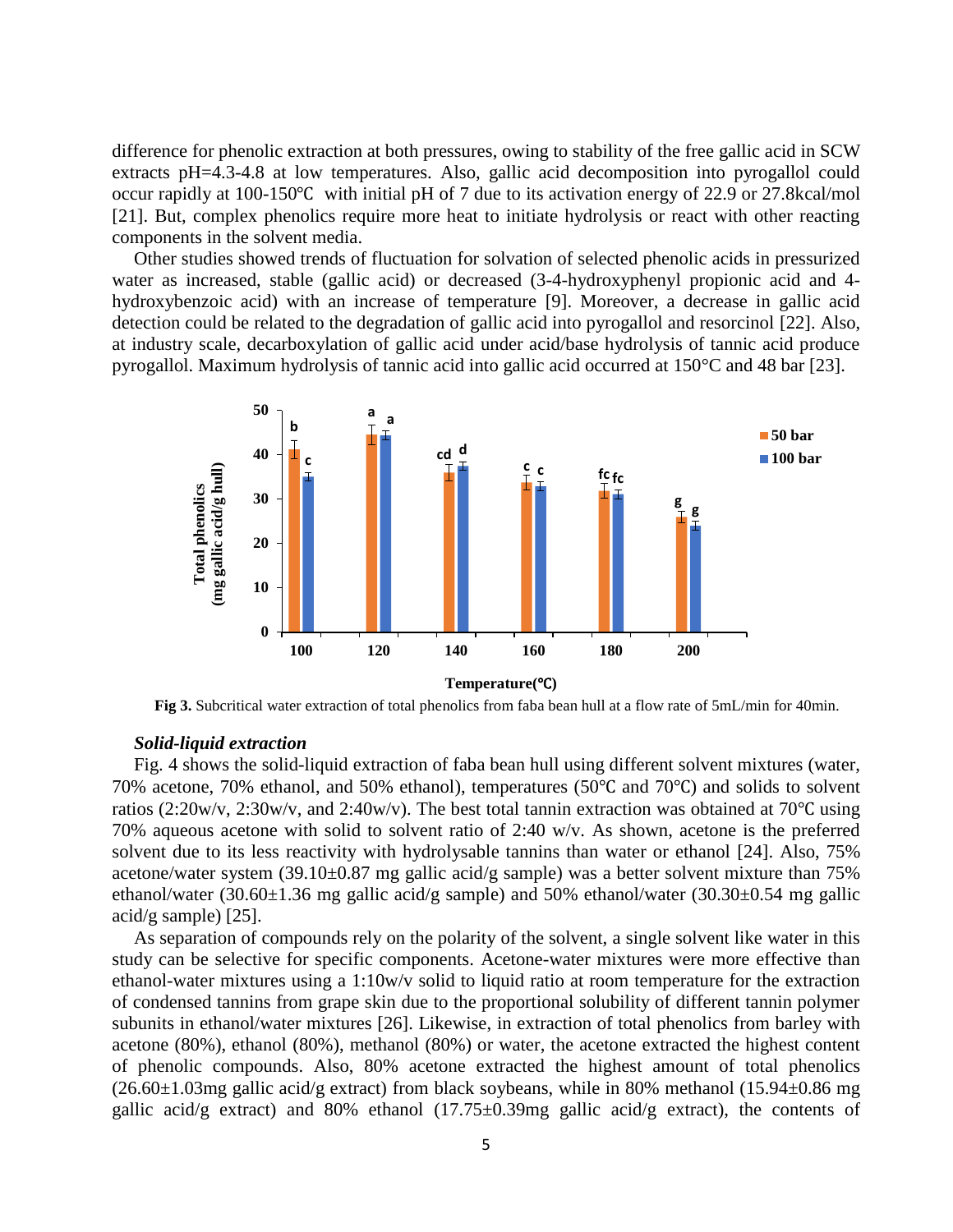phenolic compounds were less [27]. Moreover, Avallone et al. (1997) confirmed that acetone 70% extracted 19.5 mg total polyphenols/g carob, 2.9 mg proanthocyanidins/g carob and 0.46mg ellagitannins/g carob. Also, 70% acetone  $(0.4 \pm 0.29 \text{mg } 4.6 \text{-hexahydroxydiphenoyl-glucose/g})$  was more efficient to obtain ellagitannins than with the use of  $70\%$  methanol  $(0.2+0.05)$ mg 4,6hexahydroxydiphenoyl-glucose/g) [28]. According to Naczk & Shahidi (2004), temperature and amount of solvent influenced tannin extraction [29]. Also, an increase in the solid/liquid ratio from 1:10 w/v, 1:15 w/v, and 1:20 w/v at 60°C resulted in an increase rate of tannin extraction in the order of 30, 33.5, and 36 mg tannin/g nut of oak tree [30]. The high concentration difference between the inside and outside of the sample would enhance the mass transfer driving force, contributing to the high diffusion of tannin [31].



**Fig 4.** Total tannin from solid-liquid extraction of faba bean hull in different solvent mixtures (Ac: acetone; W: water; and Et: ethanol) for 3 h at: (a) 50℃ and (b) 70℃.

## **4. CONCLUSIONS**

Total tannin, condensed and hydrolysable tannins, and phenolics were extracted from faba bean hulls using two extraction methods. Comparison of subcritical water under different pressure and temperature with conventional solid-liquid extraction shows the feasibility of SCW technology. Also, faba bean hull is a promising agricultural commodity to obtain valuable bioactive compounds, without consuming large amounts of expensive and toxic solvents harmful to the environment. Extraction time of 3 h, using 70% aqueous acetone, solid to solvent ratio of 2:40 w/v, and extraction temperature of 70°C were proved to be optimal in the case of faba bean hull tannin removal. Use of SCW as a solvent allows tuning and extraction of polar and nonpolar compounds, facilitating the removal of tannins and phenolics from faba bean hull. Such components can have applications as nutraceuticals and in the textile industry.

### **ACKNOWLEDGEMENTS**

We are grateful to Alberta Innovates-Bio-Solutions and the Natural Sciences and Engineering Research Council of Canada (NSERC) for providing support for this research.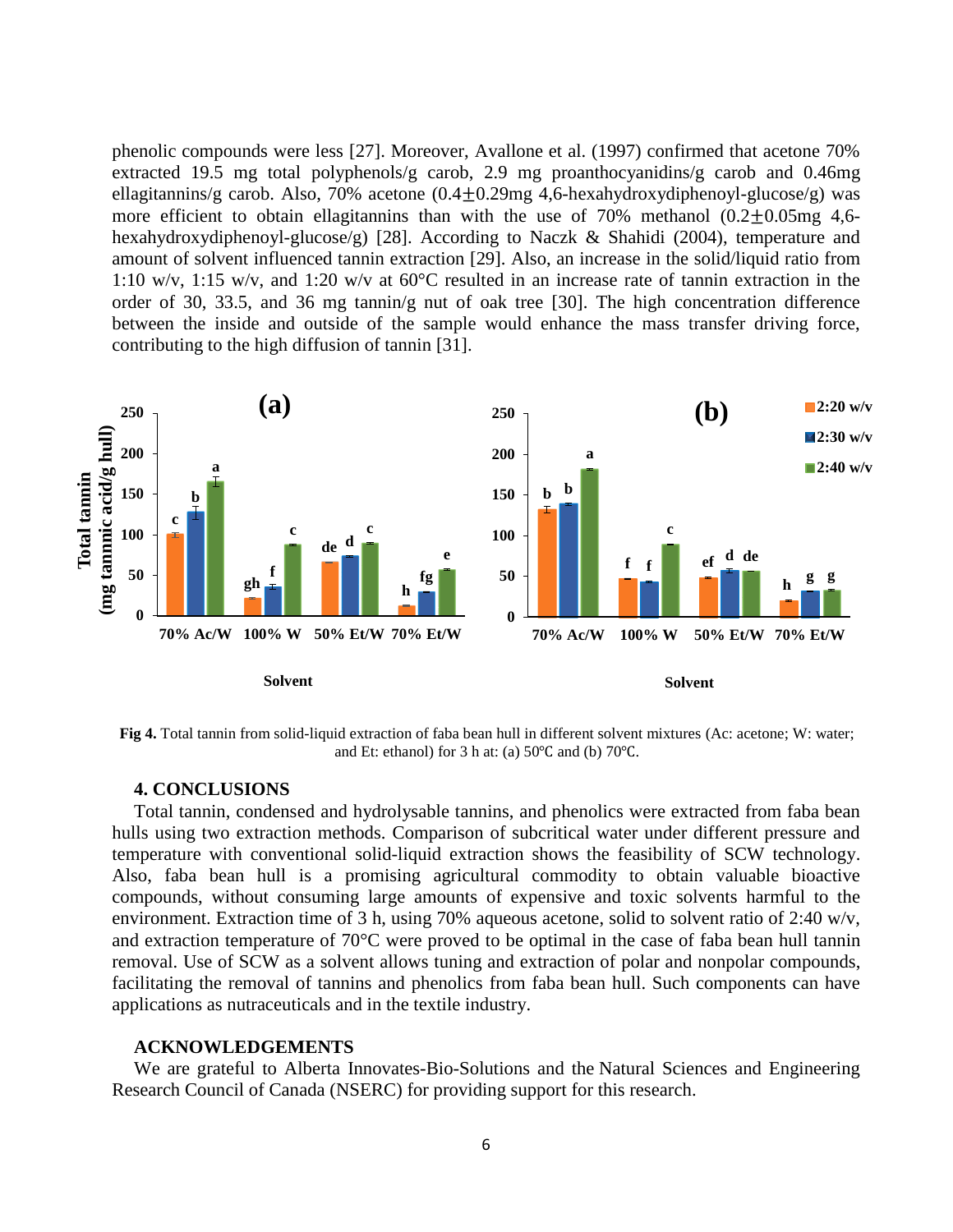#### **REFERENCES**

- [1] OOMAH, B.D., LUC, G., LEPRELLE, C., DROVER, J.C., HARRISON, J.E., & OLSON, M., Phenolics, phytic acid, and phytase in Canadian-grown low-tannin faba bean (*Vicia faba L.*) genotypes, *J. Agric. Food Chem.*, *59*, 2011, p. 3763-3771.
- [2] MUZQUIZ, M., VARELA, A., BURBANO, C., CUADRADO, C., GUILLAMÓN, E., & PEDROSA, M.M., Bioactive compounds in legumes: pronutritive and antinutritive actions, implications for nutrition and health, *Phytochem. Rev.*, *11*, 2012, p. 227-244.
- [3] NACZK, M., NICHOLS, T., PINK, D., & SOSULSKI, F., Condensed tannins in canola hulls, *J. Agric. Food Chem*., 42, 1994, p. 2196-2200.
- [4] FRANKEL, E.N., GERMAN, J.B., KINSELLA, J.E., PARKS, E., & KANNER, J., Inhibition of oxidation of human low-density lipoprotein by phenolic substances in red wine. The Lancet, 341, 1993, p. 454-457.
- [5] KHANBABAEE, K., & VAN REE, T., Tannins: classification and definition, Nat. Prod. Rep., 18, 2001, p. 641-649.
- [6] SARKAR, S., ALVAREZ, V.H., & SALDAÑA, M.D.A., Relevance of ions in pressurized fluid extraction of carbohydrates and phenolics from barley hull, *J Supercrit. Fluids*., 93, 2014, p. 27-37.
- [7] KING, J.W., Modern supercritical fluid technology for food applications, *Annu. Rev. Food Sci. Technol*., 5, 2014, p. 215-238.
- [8] MENDIOLA, J.A., HERRERO, M., CIFUENTES, A., & IBAÑEZ, E., Use of compressed fluids for sample preparation: Food applications, *J. Chromatogr. A*., 1152, 2007, p. 234- 246.
- [9] SALDAÑA, M.D.A. & VALDIVIESO-RAMIREZ, C.S., Pressurized fluid systems: Phytochemical production from biomass, *J Supercrit Fluids*., 96, 2015, p. 228-244.
- [11] HALDAR, A., Subcritical water extraction of bio-molecules from lentil biomass, University of Alberta, 2013, p.45-47.
- [12] CIFTCI, D., & SALDAÑA, M. D. A., Hydrolysis of sweet blue lupin hull using subcritical water technology, *Bioresour. Technol*., 194, 2015, p. 75-82.
- [13] KYAMUHANGIRE, W., KREKLING, T., REED, E., & PEHRSON, R., The microstructure and tannin content of banana fruit and their likely influence on juice extraction, *J. Sci. Food Agric*., 86, 2006, p. 1908-1915.
- [14] PRICE, M.L., VAN SCOYOC, S., & BUTLER, L.G. (1978). A critical evaluation of the vanillin reaction as an assay for tannin in sorghum grain. *J. Agric. Food Chem*., 26, p. 1214- 1218.
- [15] BEKKARA, F., JAY, M., VIRICEL, M.R., & ROME, S., Distribution of phenolic compounds within seed and seedlings of two *Vicia faba* cvs differing in their seed tannin content, and study of their seed and root phenolic exudations, *Plant and Soil*, 203, 1998, p. 27-36.
- [16] REDDY, N.R., PIERSON, M.D., SATHE, S.K., & SALUNKHE, D.K., Dry bean tannins: a review of nutritional implications, *J Am Oil Chem*. Soc., 62, 1985, p. 541-549.
- [17] AMAROWICZ, R., NACZK, M., & SHAHIDI, F., Antioxidant activity of various fractions of non-tannin phenolics of canola hulls, *J Agric. Food Chem.*, 48, 2000, p.2755-2759.
- [18] JIN, Q., ZHANG, H., YAN, L., QU, L., & HUANG, H., Kinetic characterization for hemicellulose hydrolysis of corn stover in a dilute acid cycle spray flow-through reactor at moderate conditions, *Biomass Bioenergy*, 35, 2011, p. 4158-4164.